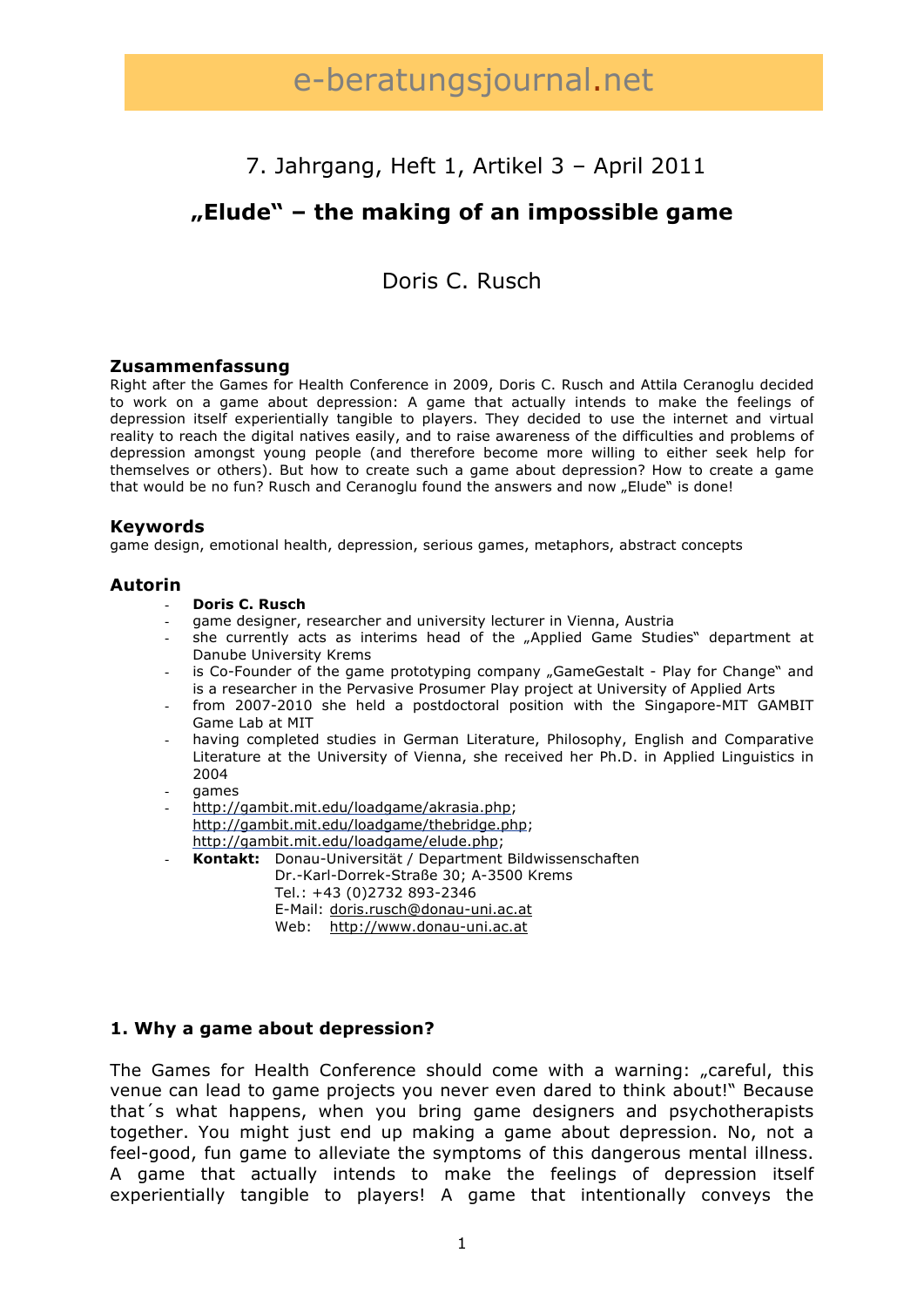experience of loss, frustration, longing and abysmal sadness. At least, that´s what Atilla Ceranoglu, M.D., the psychotherapist I met at the Games for Health Conference in 2009, and I decided to work on. Why? Because depression is one of the most pressing mental health issues out there with 2.2 million people in the US suffering from it. Only about 40% of them actually receive treatment, partly due to the fact that depression is socially stigmatized and partly because there is a lack of awareness for its symptoms. Further, depression is not just painful for those who experience it first hand, but also for caregivers. Friends and relatives of people who suffer from this emotional disorder have trouble understanding what is going on with their loved ones. They feel helpless and consequently have to cope with their own complex feelings of anger, guilt and sadness.

We felt that an easily and widely accessible game that modeled the subjective experience of depression (or at least some salient aspects of it that were shared by most forms of depression) could help to raise awareness for this affliction and improve understanding of its symptoms. For one, it would be a good way to reach the "digital natives". More young adults would be aware of depression and become more willing to either seek help for themselves or help a depressed friend to receive treatment. Games further enable players to explore new identities. A game that put you in the shoes of someone who is living with depression could help alleviate social stigma because players would experience for themselves that being sucked into the "black hole" had nothing to do with their skills or strength of character. It just happened. This experience should also help caregivers to understand on an emotional rather than cognitive level that they were not responsible for the mood struggles of their loved ones.

# **2. Carefully approaching the beast**

While it was straightforward enough to decide on the purpose of the game – to reach out, inform and raise awareness for depression e.g. as part of a psychoeducation package in a clinical context – designing the actual game was not. I had a hard time wrapping my head around the concept of depression. Of course, I did my research and spent some agonizing hours with William Styron´s short and rather readable biographical essay "Darkness Visible" and some more hours with Julia Kristeva's long and rather unreadable "Black Sun".

I topped it off with Freud´s work on melancholia and medical articles on depression helpfully e-mailed to me by wonderfully knowledgable and patient Atilla, who was never tired of answering the many questions that resulted from that reading. All of that combined with my own rather dark mood at that time (which wasn´t improved at all by this intellectual diet) helped me to get a pretty vivid picture of what depression was all about – or rather what it was not: e.g. there is no game in depression! Depression is about loss: loss of meaning, goals, control, agency, a sense of self, focus, energy and voice. And – as Stuart Brown so aptly puts it in his book on  $n$  play" – depression is the opposite of play! So, how the heck was I supposed to make a game about that? What would players DO? Sit and mope?

Maybe shuffle their avatar very slowly from the left to the right corner of the screen? It was a conundrum. On the one hand I wanted to make something that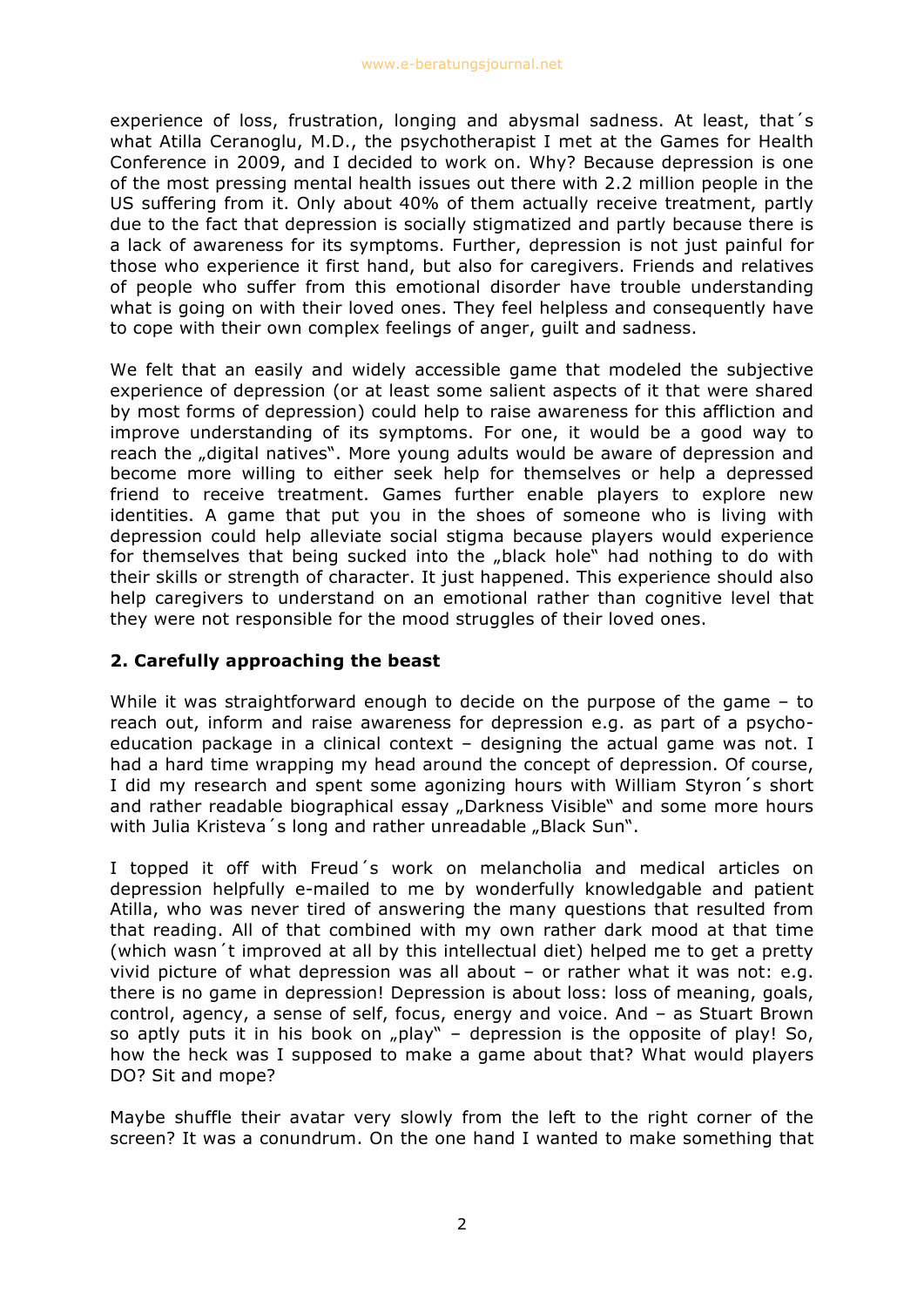could actually be played and which was engaging enough so anyone would care to do so. On the other hand, I wanted to avoid making a game that made depression seem "fun". I decided that I couldn't focus solely on the dark phases. I had to model other mood states as well.

The game would not just be about loss, but also about that which was lost. This way, players had something to play with and the loss of it would be more keenly felt, too. I knew I had to show the contrast between the playful life in which one has agency and perspectives and passion and the phases in which all of this is taken away. I had to establish goals in the game the player would actually want to achieve, let him/her have his/her piece of heaven so I could take it away at the right moments and in duce some emotional suffering. With my former project on drug abuse I learnt how to turn players into "addicts"; by making "Elude" I became a certified sadist. Dare I wonder what will be next?

# **3. From abstract to concrete**

With the theoretical design considerations in place, I could finally start to worry about translating the abstract ideas into something more concrete. The core metaphor of the game is the gamespace as emotional landscape. The game models the inner world of someone suffering from depression. By exploring the rules and behavior of the world, the player gains insight into some of the psychological mechanisms of depression and how it interferes with "normal" life or even happiness. The core conflict of the game is thus the struggle with depression itself, the tendency of one´s mood to drag the avatar down into the black pits of sadness and desperation.

The game´s objective is to tapone´s (limited) potential for happiness and spend as much time out of depression as possible. Of course, the player has only partial control over that, making it clear that depression is mostly not a matter of choice or (lack of) skill. At some points a depressive phase can be avoided and the time spent in the dark hole can be cut short a little, but there is no way to circumvent depression completely. The game leverages a common spatial metaphor to represent mood states: "up" is "good" (as in "feeling high"), "down" is "bad" and in between is "normal".

The core gameplay happens in normal state and follows a rather conventional platformer mechanic. To reach happiness one has to work one´s way upwards towards a level goal at the top of the screen and against a downward moving force. The purposeful upward movement is helped by "passion" which is represented by power up objects that provide short term goals that lead the way to happiness, and facilitate movement. They need tobe activated by the player. It is important that passion is not just lying around. We need to actively identify the things that "resonate" with us and help us "fly". Hence, the passion power ups have a life of their own. One time they resonate. Another time they might not. The things we love doing today might not work for us tomorrow. This is true in the best of times, but particularly so when our mood deteriorates. Less and less things "speak" to us, nothing seems fun anymore. Thus the onset of depression is characterized by a loss of passion objects as well as a loss of voice with which the avatar can call out to the those objects to make them resonate.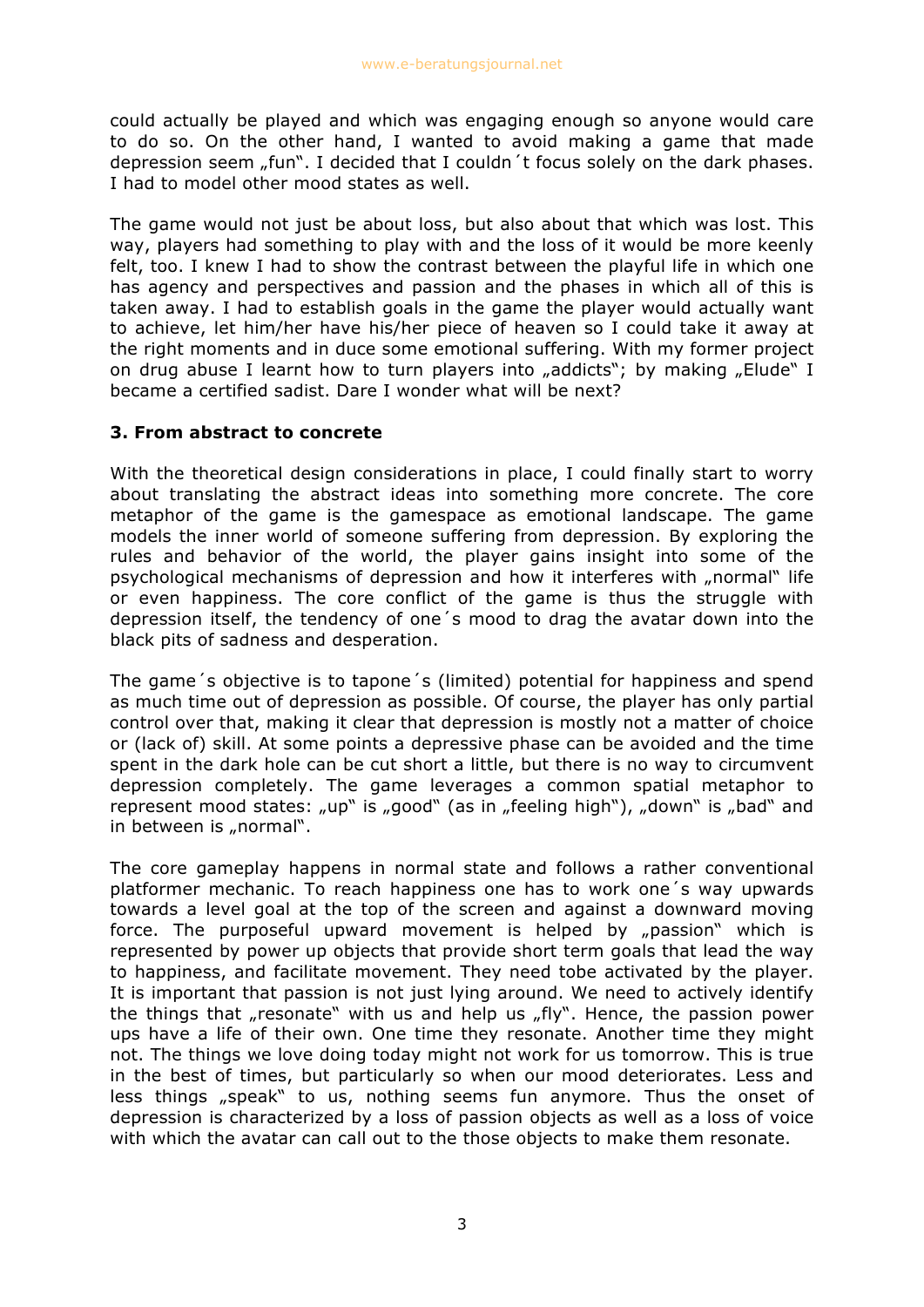## **4. Structure fosters creative freedom**

These design specifications were pretty much in place before the summer started. I cannot emphasize enough how important this preparation work was. With the general vision being so clear - both, for how the system should work and for the emotional experience it should enable – I could give the team a lot of creative freedom. They used it well. Within the first week, they already made several, very distinct prototypes that all captured the core ideas. I had defined a structure – an experiential gestalt – and they found several new but suitable metaphors to represent it.

In one prototype, the downward moving platforms were translated into a waterfall with the water acting as antagonistic force. In another it was mountain climbing and strong wind complicated ascension. With the gestalt being so tangible, it was easy to check whether an idea they came up with "worked" or not. Finally the team decided to situate the game in a forest (no, we were not aware of "Limbo" at the time!) with branches taking the place of platforms and vines that chased after the avatar and dragged him down.

### **5. From experience to metaphor and back**

I liked the slight shift in metaphor the forest idea brought with it  $-$  that the enemy (depression) lay dormant for some time in the depths of one´s soul (not like the wind or the water which worked from above) and when it woke up, crept up to the avatar from below. I found again that there is a hermeneutic back and forth between an experience that conjures up a metaphor and the metaphor which illuminates the experience. This also proved true for the "passion" objects. For the longest time, our artists were unhappy with the idea of representing passion through objects. Objects that didn´t belong in a forest would look weird, they argued. (I couldn´t convince them that the forest was a symbolic space and that it really didn´t matter if there was stuff lying around one wouldn´t expect in a "real" forest.) How to represent something as representation, they wondered. Just put all the passion references into picture frames? What would begood symbols for friendship, art, music or sports?

A first attempt resulted in nostalgic looking things one would find in granny´s attic (and yes, I take full responsibility for that, because that´s the stuff I love!): an old teddybear, a gramophone, a children´s bicycle etc. However, there were several problems with this: first, these objects did not look like anything a teenage boy (= the avatar) would be particularly passionate about. Second, they were just lying there and after a while players would begin to see through their fictional skin to their function. Their "passion-ness" would be lost.

Finally, the team found a solution they all liked (me included): birds! It is the perfect metaphor for passion, because birds do not just evoke associations to things one can be passionate about. They are incorporated passion. The concept of passion is presenting their behavior and thus remains vivid and fresh throughout the game. The birds fly up towards happiness, point the way to the goal. It makes intuitive sense that touching them would lend you wings as well.